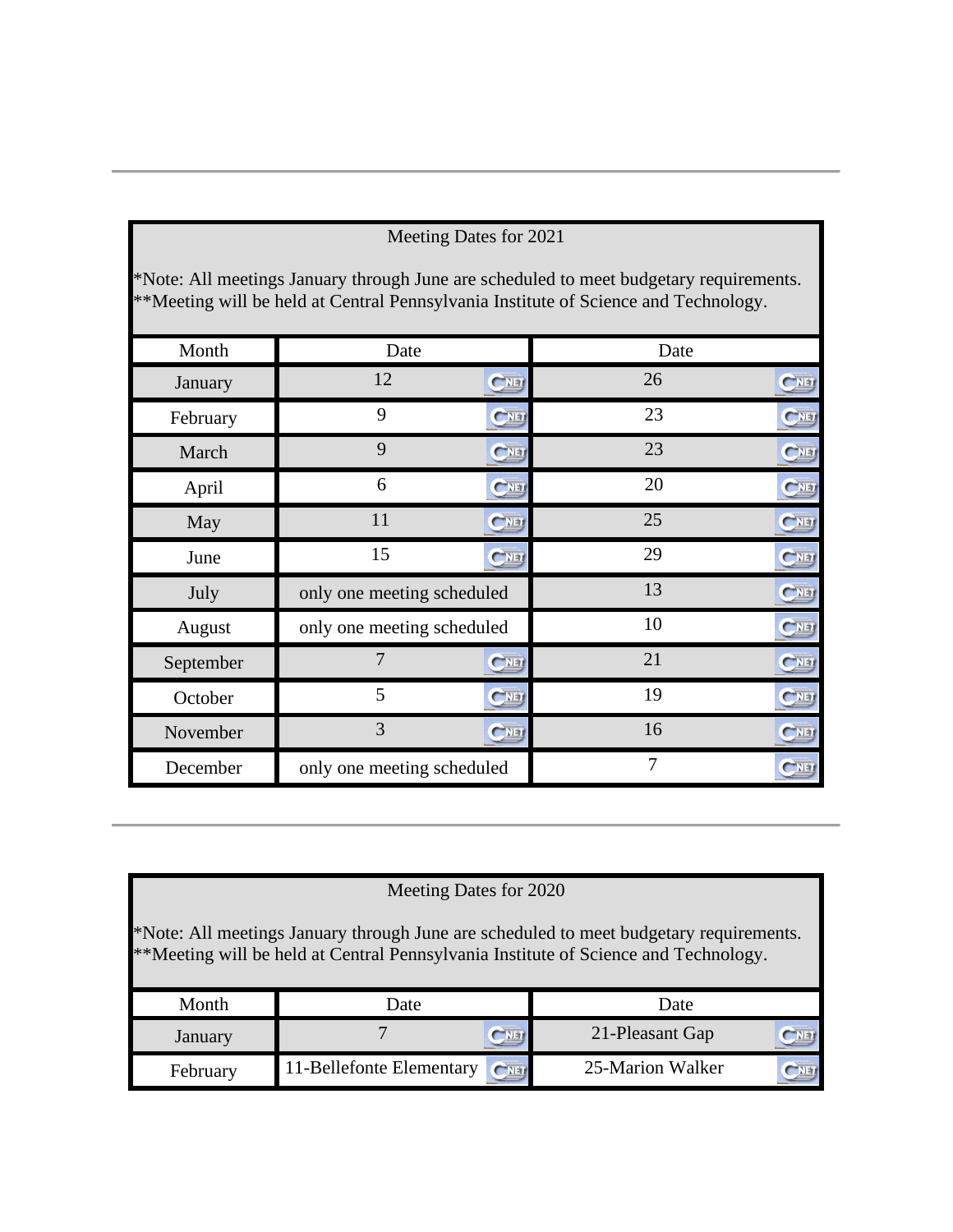| March     | 10-Benner Elementary       | CNB                   | 24-Middle School and online | $C_{\text{NH}}$ |
|-----------|----------------------------|-----------------------|-----------------------------|-----------------|
| April     | 7                          | <b>C<sub>NE</sub></b> | 21                          | $\sum$ yie      |
| May       | 12                         | CNET                  | 26                          | "N:             |
| June      | 16                         | <b>CALE</b>           | 30                          | <b>CENE</b>     |
| July      | only one meeting scheduled |                       | 14                          | TN:             |
| August    | only one meeting scheduled |                       | 11                          |                 |
| September | 8                          | $C^{N-1}$             | 22                          | - NE            |
| October   | 6                          | CNET                  | 20                          |                 |
| November  | 4                          | $C_{N+1}$             | 17                          | TNE             |
| December  |                            | <b>CANE</b>           | only one meeting scheduled  |                 |

The Bellefonte Area School District Board of School Directors meetings are held in the

Bellefonte Area Middle School cafeteria beginning at 7:00 p.m. unless otherwise noted. *The public is welcome at all meetings.*

> **C-NET** provides streaming video of the entire Board meeting. New meetings will be posted within days of the meeting.

Click on the  $\overline{\mathbf{C}^{\text{N}}}$  logo next to the date to view the date specific recording.

## **Meeting Dates for 2019**

\*Note: All meetings January through June are scheduled to meet budgetary requirements. \*\*Meeting will be held at Central Pennsylvania Institute of Science and Technology.

| <b>Month</b> | <b>Date</b> | <b>Date</b> |  |
|--------------|-------------|-------------|--|
| January      | 8           | 22          |  |
| February     |             | 19          |  |
| March        | 12          | 26          |  |
| April        | $3**$ -CPI  | 23          |  |
| May          |             | 22          |  |
| June         |             | 25          |  |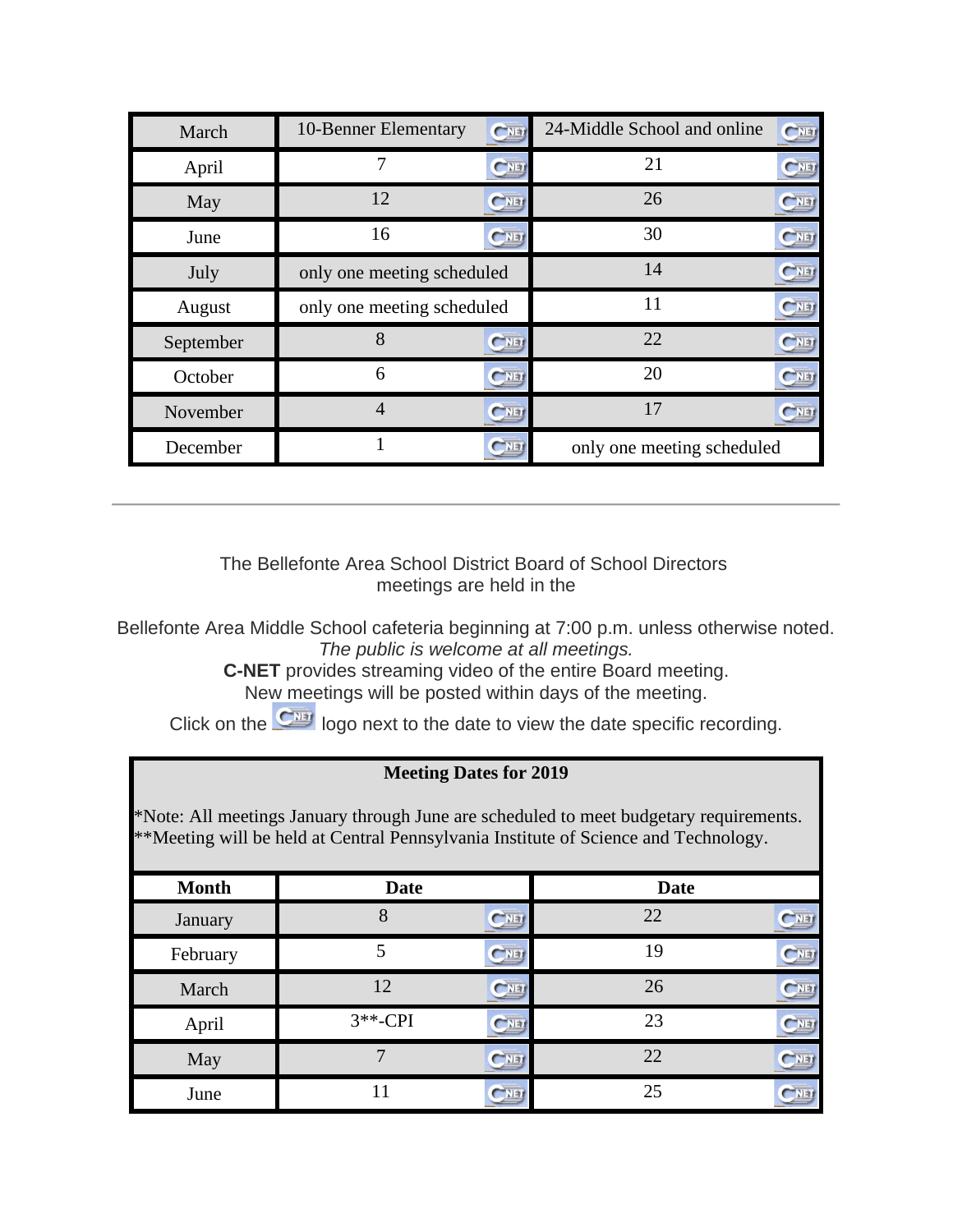| July      | Only one meeting scheduled |               |                            |  |
|-----------|----------------------------|---------------|----------------------------|--|
| August    | Only one meeting scheduled |               | 13                         |  |
| September |                            |               | 24                         |  |
| October   |                            | $\frac{1}{2}$ | 22                         |  |
| November  | 6 (Wednesday)              | <u>na</u>     |                            |  |
| December  |                            | $-117$        | Only one meeting scheduled |  |

## **Meeting Dates for 2018**

\*Note: All meetings January through June are scheduled to meet budgetary requirements. \*\*Meeting will be held at Central Pennsylvania Institute of Science and Technology.

| <b>Month</b> | <b>Date</b>                |                 | <b>Date</b>                |                  |
|--------------|----------------------------|-----------------|----------------------------|------------------|
| January      | 9                          | $C^{N+1}$       | 23-Pleasant Gap            | CNE              |
| February     | 13-Bellefonte Elementary   |                 | 27-Benner Elementary       | $C_{\text{NH}}$  |
| March        | 13-Marion-Walker           | $C^{(n)}$       | 27-High School             | $\bigcirc$ $N=1$ |
| April        | $4**$ -CPI                 | $C_{\text{NH}}$ | 24                         | $C_{\text{N-1}}$ |
| May          | 8                          | CNET            | 22                         | CNET             |
| June         | 12                         | $C^{N-1}$       | 26                         | <b>CALL</b>      |
| July         | only one meeting scheduled |                 | 17                         | CNET             |
| August       | only one meeting scheduled |                 | 14                         | CNET             |
| September    | 11                         | $C$ NET         | 25                         | CNET             |
| October      | 9                          | $C^{n+j}$       | 23                         | <b>ONET</b>      |
| November     | 7                          | $C^{N+1}$       | 20                         | <b>CANE</b>      |
| December     | 4                          | CNE             | only one meeting scheduled |                  |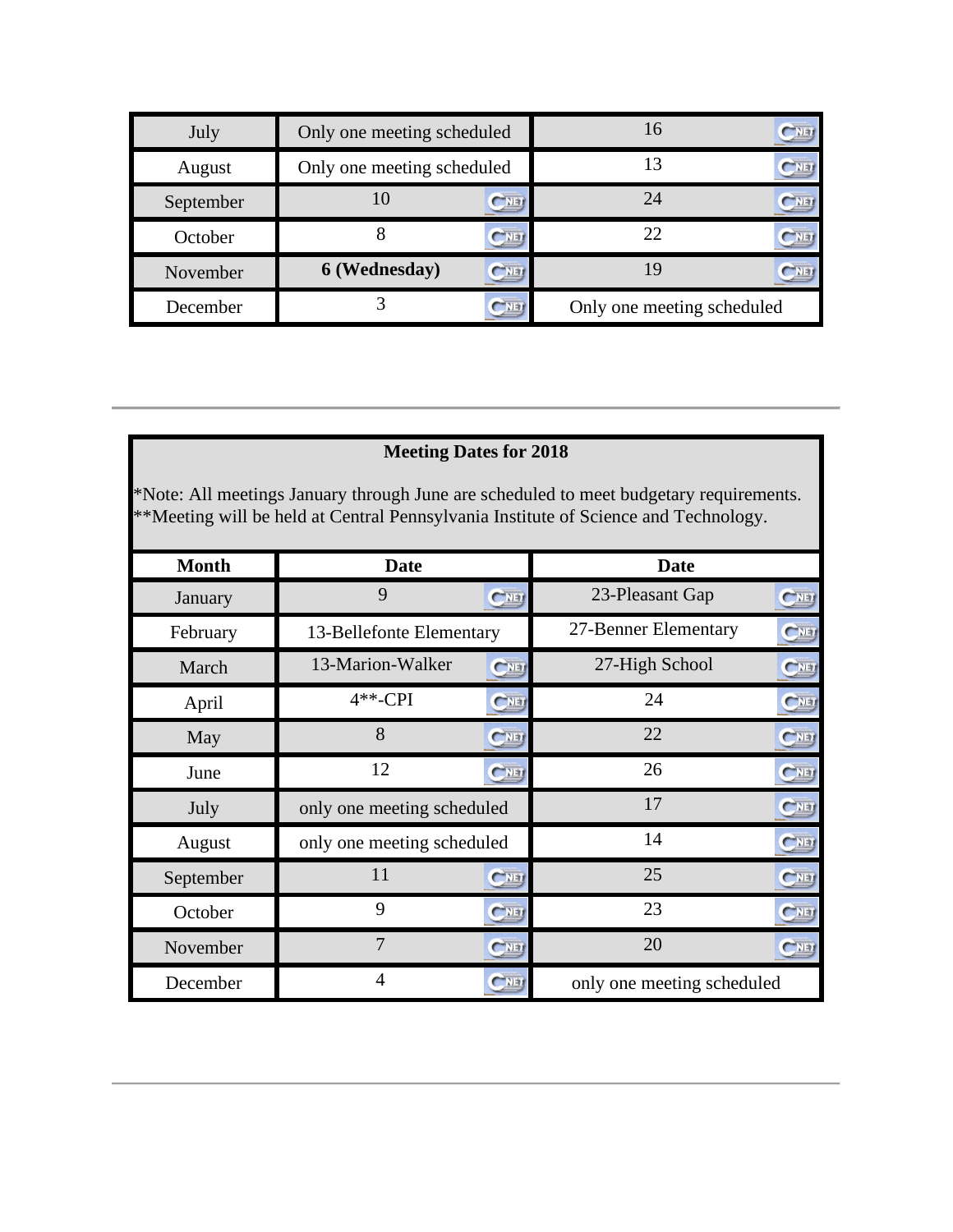## **Meeting Dates for 2017**

\*Note: All meetings January through June are scheduled to meet budgetary requirements. \*\*Meeting will be held at Central Pennsylvania Institute of Science and Technology.

| <b>Month</b> | <b>Date</b>                |           | <b>Date</b>                   |                 |
|--------------|----------------------------|-----------|-------------------------------|-----------------|
| January      | <b>40 Canceled</b>         | $C^{N-1}$ | 24                            | CNET            |
| February     | 14                         | $C^{N-1}$ | 28                            | $C^{N-1}$       |
| March        | <b>14 Canceled</b>         | CNET      | 28                            | $C_{N+1}$       |
| April        | $5**$                      | $C^{N-1}$ | 25                            | CNET            |
| May          | 9                          | $C^{n+j}$ | 23                            | $C_{\text{NH}}$ |
| June         | 13                         | $C^{N-1}$ | 27                            | CNET            |
| July         | only one meeting scheduled |           | 11                            | CNET            |
| August       | only one meeting scheduled |           | 15                            | CNET            |
| September    | 12                         | $C^{N-1}$ | 26                            | CNET            |
| October      | 10                         | $C^{N-1}$ | 24                            | CNET            |
| November     | 9                          | $C^{N-1}$ | 21                            | <b>TYLE</b>     |
| December     | 5                          |           | only one meeting<br>scheduled |                 |

## **Meeting Dates for 2016**

Please note: The first meeting of the month will be a work session/possible voting meeting with the exception of Jan. 5, 2016 and June 14, 2016, which must be a voting meeting. An \* indicates the meeting will be a voting meeting.

| <b>Month</b> | Date                                             | Date                                                     |
|--------------|--------------------------------------------------|----------------------------------------------------------|
| January      | $5*$ - BAMS<br>$C_{\rm NH}$                      | $26*$ - BAMS                                             |
| February     | 9 - BAMS<br>$C$ NET                              | $23*$ - PG                                               |
| March        | $8 - BE$<br>$C_{\text{NE}}$                      | $22^*$ - BN                                              |
| March 17     | Ad Hoc Capital Campaign Meeting -<br>5:00 PM     | <b>High School Training</b><br>Room                      |
| March 31     | Ad Hoc Facilities Committee<br>Meeting - 3:30 PM | <b>Central Office Basement</b><br><b>Conference Room</b> |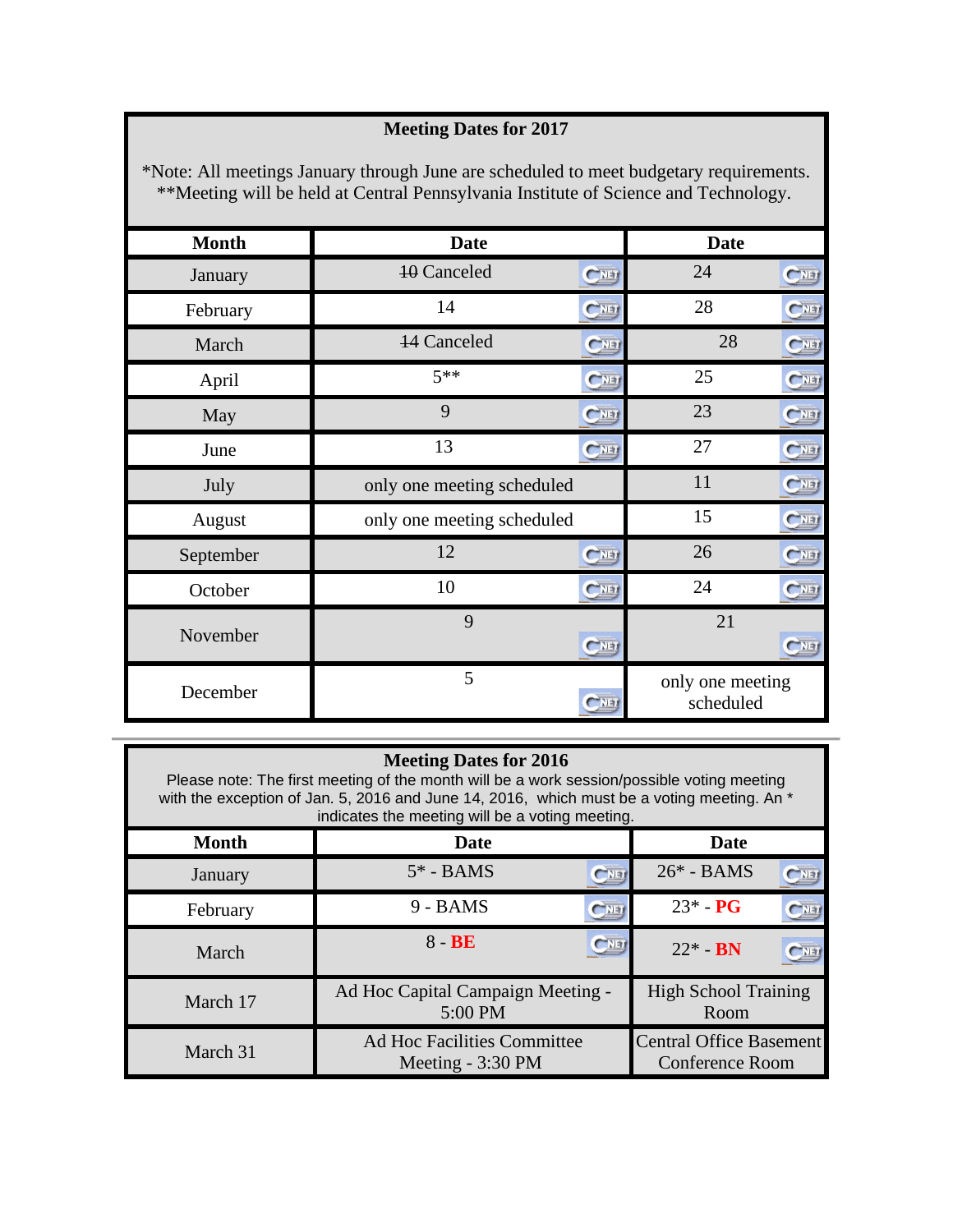| March 31  | Ad Hoc Capital Campaign<br>Meeting $-5 - 7$ PM | <b>High School</b><br><b>Training Room</b> |
|-----------|------------------------------------------------|--------------------------------------------|
| April     | $5 - MW$<br><b>C<sub>M3</sub></b>              | 19* - BAMS<br>Char                         |
| May       | $10* - BAMS$<br>$C_{\text{NE}}$                | 24* - BAMS<br>CNET                         |
| June      | 14* - BAMS<br>CNE                              | 28* - BAMS<br>CNET                         |
| July      | only one meeting scheduled                     | 19* - <b>BAHS</b><br>CNET                  |
| August    | only one meeting scheduled                     | 16* - <b>BAMS</b><br>CNET                  |
| September | $6*$ - BAMS<br>$C^{NH}$                        | $20*$ - BAMS<br>CNET                       |
| October   | 4 - BAMS<br>CNE                                | 18* - BAMS<br>$C^{N+1}$                    |
| November  | 2 (Wednesday) CPIST<br>$C^{N}$                 | 15* - BAMS<br>CNET                         |
| December  | 6 - BAMS                                       | Reorg meeting<br>Regular meeting           |

| <b>Meeting Dates for 2015</b><br>*Meeting dates in <b>BOLD</b> (January through June) are scheduled<br>to meet Act 1 and budgetary requirements. |                                        |                                        |  |  |
|--------------------------------------------------------------------------------------------------------------------------------------------------|----------------------------------------|----------------------------------------|--|--|
| <b>Month</b>                                                                                                                                     | <b>Date</b>                            | <b>Date</b>                            |  |  |
| January                                                                                                                                          | $6*$<br>$C^{n}$                        | $20*$<br><b>C</b> NE                   |  |  |
| February                                                                                                                                         | $3*$<br>$\bigcirc$ NE                  | $17*$                                  |  |  |
| March                                                                                                                                            | (Canceled due to weather)              | $17*$<br>(6 p.m. start)<br><b>CARE</b> |  |  |
| April                                                                                                                                            | $7*$<br>$C^{n+j}$                      | $21*$<br><b>CNE</b>                    |  |  |
| May                                                                                                                                              | $5*$<br>CNET                           | $20*$ (Wed)<br>CNET                    |  |  |
| June                                                                                                                                             | $9*$<br>$C^{np}$                       | $23*$<br><b>C</b> NET                  |  |  |
| July                                                                                                                                             | only one meeting scheduled             | 14<br>CNET                             |  |  |
| August                                                                                                                                           | only one meeting scheduled             | 18<br>CNET                             |  |  |
| September                                                                                                                                        | 8<br>CNET                              | 22<br><b>CALE</b>                      |  |  |
| October                                                                                                                                          | 6<br>$C^{(n)}$                         | 20<br><b>CAR</b>                       |  |  |
| November                                                                                                                                         | 4 (Wed) @ CPIST<br>CNET                | 17                                     |  |  |
| December                                                                                                                                         | Changed to the 8th<br>$C_{\text{N-1}}$ | Reorg meeting                          |  |  |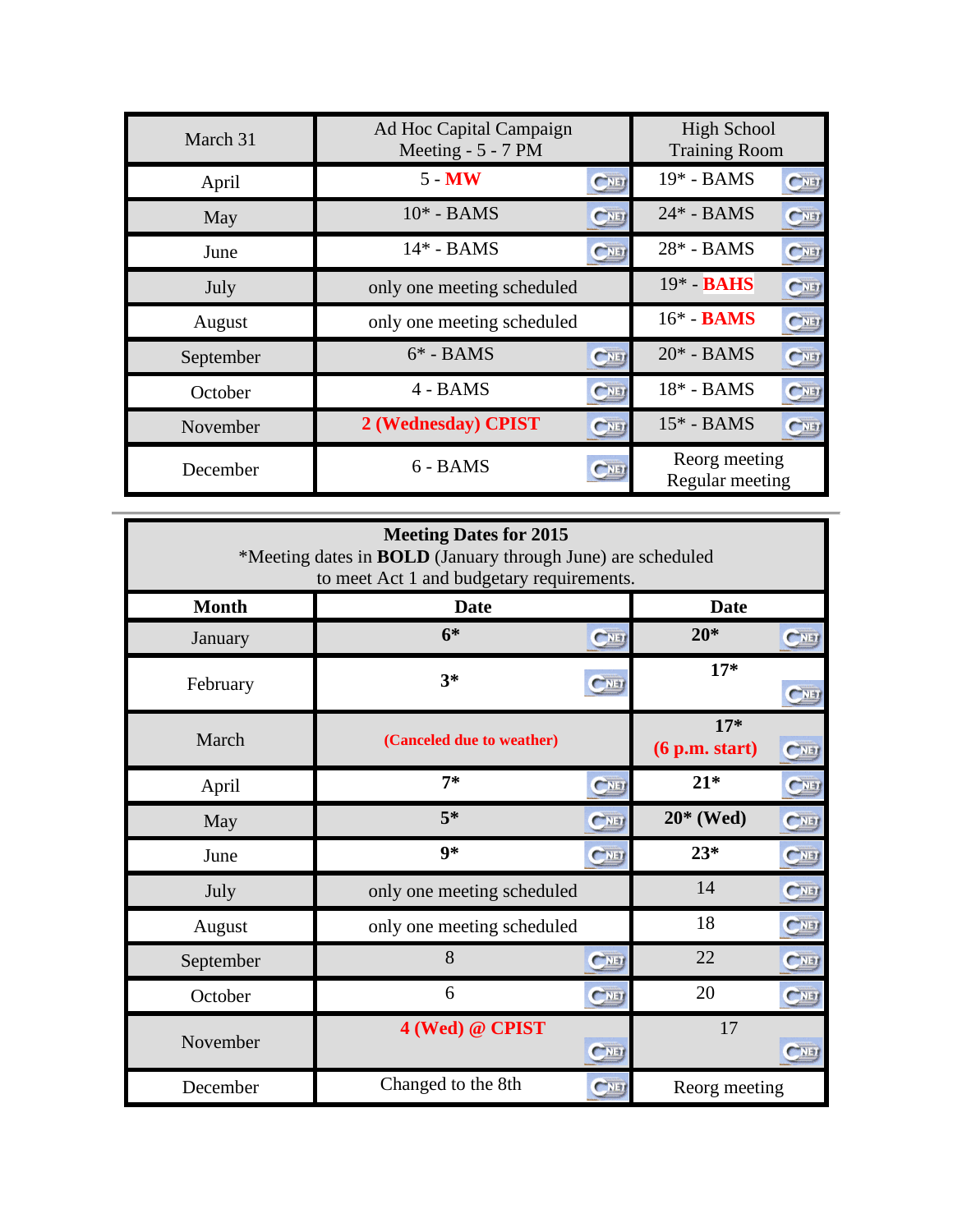| <b>Meeting Dates for 2014</b><br>*Meeting dates in <b>BOLD</b> (January through June) are scheduled<br>to meet Act 1 and budgetary requirements. |                            |             |                               |              |
|--------------------------------------------------------------------------------------------------------------------------------------------------|----------------------------|-------------|-------------------------------|--------------|
| <b>Month</b>                                                                                                                                     | <b>Date</b>                |             | <b>Date</b>                   |              |
| January                                                                                                                                          | <b>7*</b> Canceled         |             | $21*$                         | CNET         |
| February                                                                                                                                         | $4*$                       | CNE         | $18*$                         | CNET         |
| March                                                                                                                                            | $4*$                       | CNET        | $18*$                         | <b>CARE</b>  |
| April                                                                                                                                            | $1*$                       | $C^{N=1}$   | $22*$                         | $C^{N-1}$    |
| May                                                                                                                                              | $13*$                      | $C^{N-1}$   | $27*$                         | CNET         |
| June                                                                                                                                             | $10*$                      | $C^{N-1}$   | $24*$                         | <b>CENE</b>  |
| July                                                                                                                                             | only one meeting scheduled |             | 15                            | <b>C</b> NET |
| August                                                                                                                                           | only one meeting scheduled |             | 19                            | <b>CALL</b>  |
| September                                                                                                                                        | 9                          | $C$ NET     | 23                            | CNET         |
| October                                                                                                                                          | 7                          | $C^{n+j}$   | 21                            | CNET         |
| November                                                                                                                                         | 5 @ CPIST                  | $C^{(n)}$   | 25                            | <b>CALL</b>  |
| December                                                                                                                                         | $\overline{2}$             | <b>CENE</b> | only one meeting<br>scheduled |              |

| <b>Meeting Dates for 2013</b><br>*Meeting dates in <b>BOLD</b> (January through June) are scheduled |                                                          |              |  |  |
|-----------------------------------------------------------------------------------------------------|----------------------------------------------------------|--------------|--|--|
| <b>Month</b>                                                                                        | to meet Act 1 and budgetary requirements.<br><b>Date</b> | <b>Date</b>  |  |  |
| January                                                                                             | $15*$<br><b>CANE</b>                                     | $29*$<br>"NE |  |  |
| February                                                                                            | $12*$<br><b>TIME</b>                                     | $26*$        |  |  |
| March                                                                                               | $12*$<br><b>CALLE</b>                                    | $26*$        |  |  |
| April                                                                                               | $9*$                                                     | $23*$        |  |  |
| May                                                                                                 | $14*$                                                    | $28*$        |  |  |
| June                                                                                                | $11*$                                                    | $25*$        |  |  |